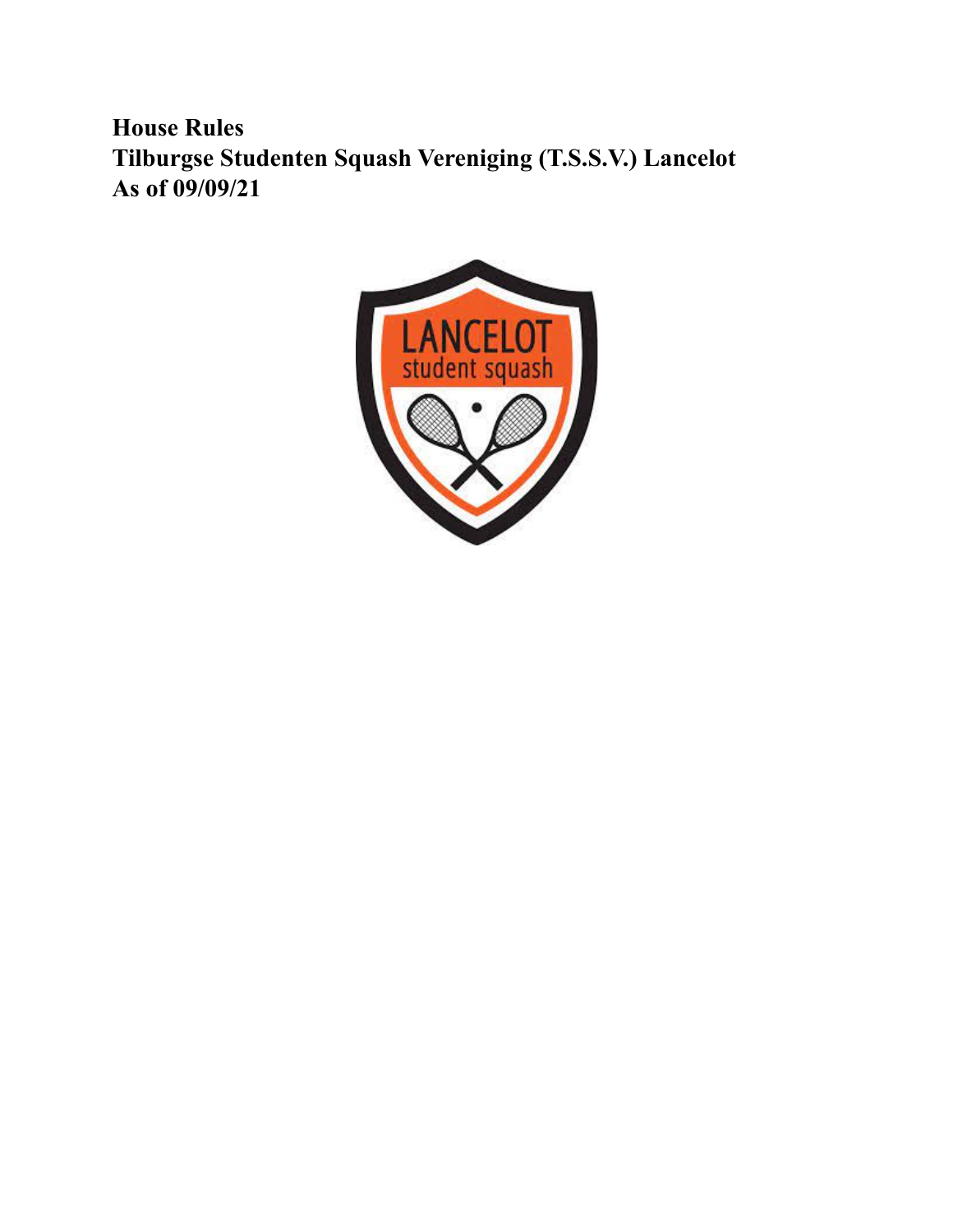# **Contents**

<span id="page-1-0"></span>

| Contact information                                    | $\overline{2}$ |
|--------------------------------------------------------|----------------|
| Introduction                                           | 3              |
| Vision                                                 | 3              |
| Mission                                                | 3              |
| Membership                                             | 4              |
| Admission                                              | $\overline{4}$ |
| Membership fee                                         | $\overline{4}$ |
| Termination of membership                              | $\overline{4}$ |
| Suspension                                             | $\overline{4}$ |
| Rights and responsibilities                            | $\overline{4}$ |
| Board                                                  | 5              |
| Responsibilities of the board                          | 5              |
| Chair                                                  | 5              |
| Secretary                                              | 5              |
| Treasurer                                              | 5              |
| Transfer of the board                                  | 6              |
| Committees                                             | 6              |
| Annual report, financial statements and accountability | 6              |
| Financial policy                                       | 6              |
| General meeting of members                             | $\tau$         |
| Promotion material                                     | $\tau$         |
|                                                        |                |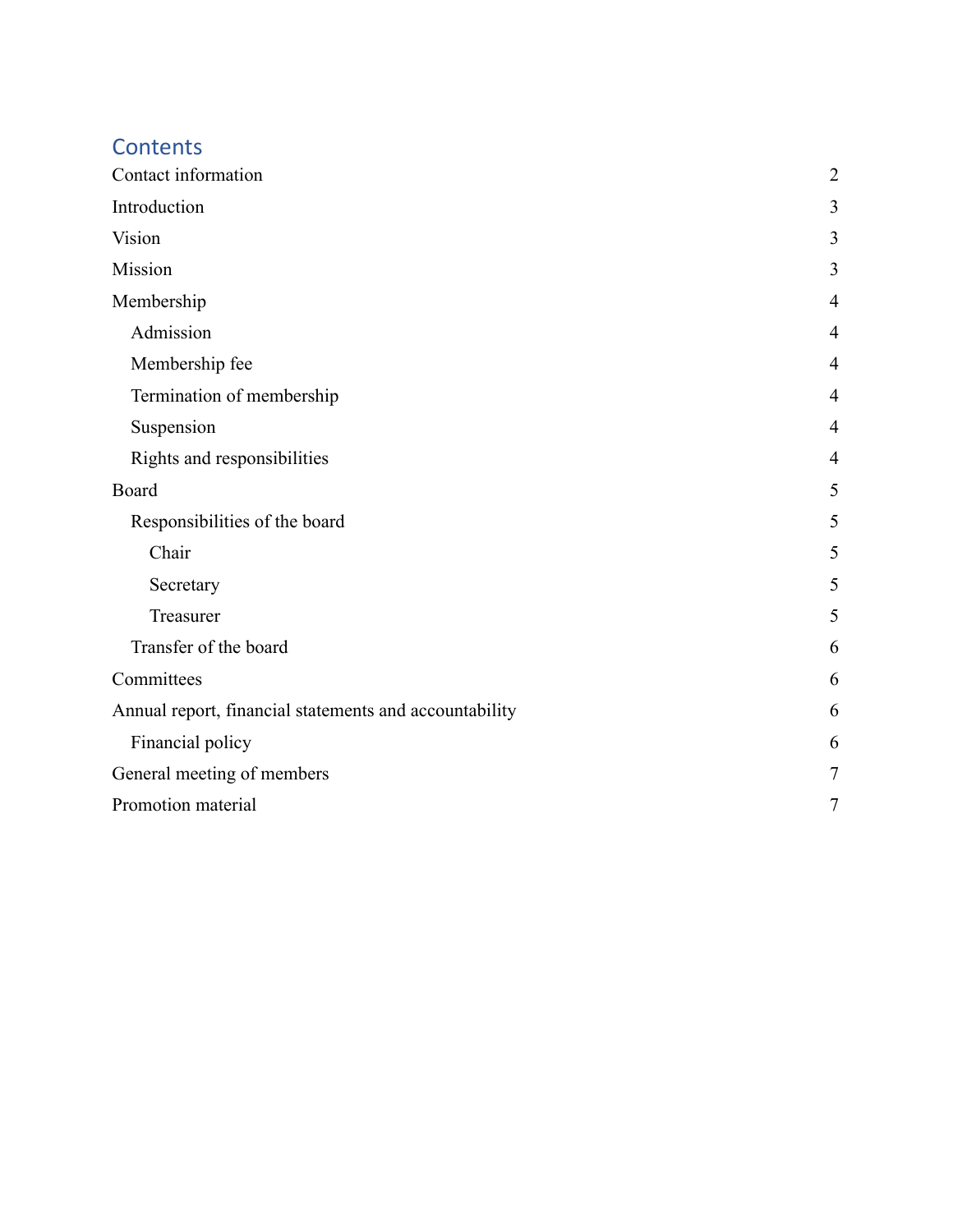# **Contact information**

Association

### Tilburgse Studenten Squash Vereniging (T.S.S.V.) Lancelot KVK-registration: 40260041

Address

Olympia Building (Sports Center Tilburg University)

Academialaan 5, 5037 ET Tilburg

[www.tilburguniversity.edu/nl/campus/sports-center/](http://www.tilburguniversity.edu/nl/campus/sports-center/)

Email Addresses

| General/Secretary: | info.tssvlancelot $(\partial \text{gmail.com})$ |
|--------------------|-------------------------------------------------|
| Chair <sup>-</sup> | voorzitter.tssvlancelot@gmail.com               |
| Treasurer:         | penningmeester.tssvlancelot@gmail.com           |

### Bank Account

NL02 INGB 0006615481 t.a.v. T.S.S.V. Lancelot

Facebook page

<https://www.facebook.com/TSSVLancelot/>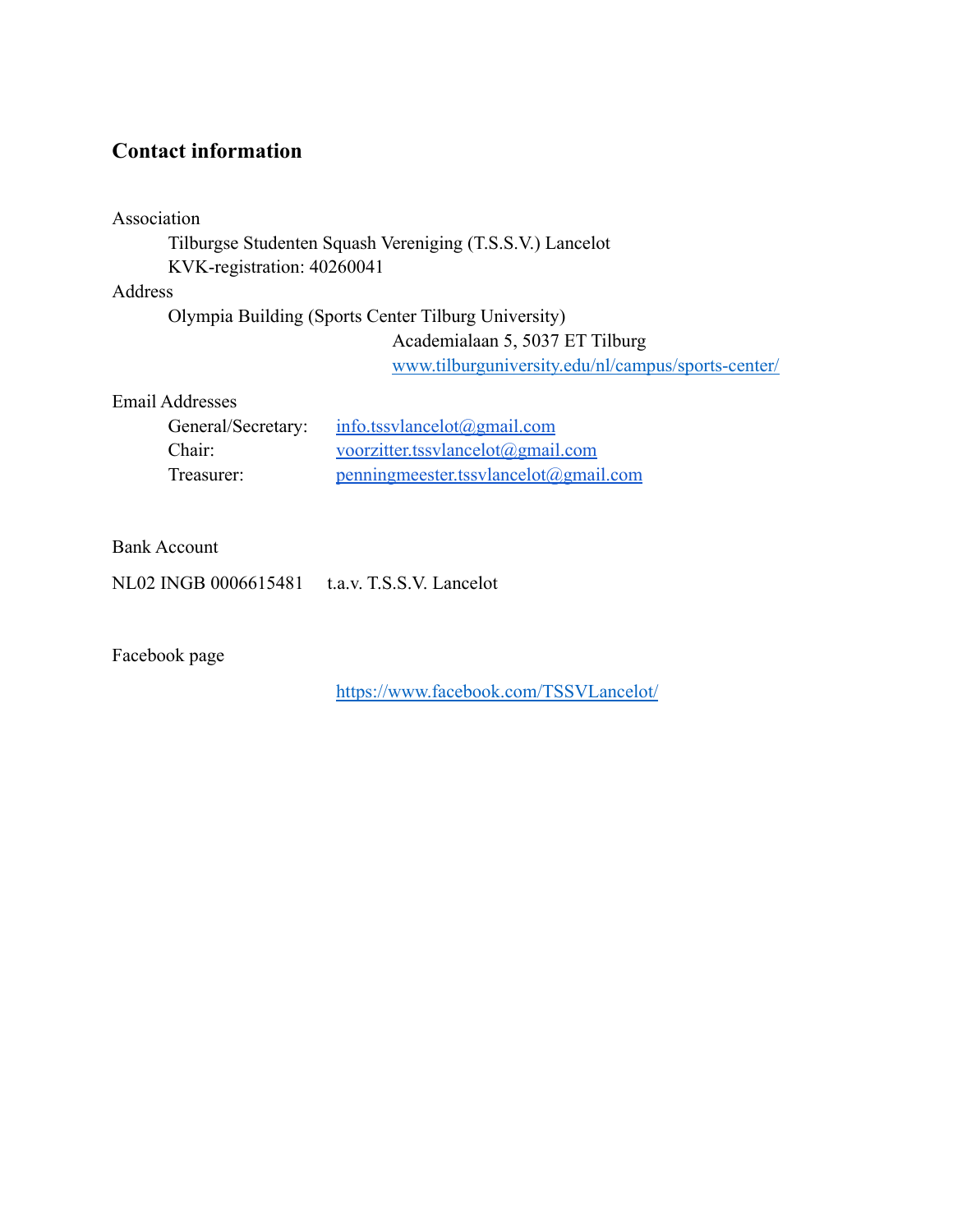## **Introduction**

The purpose of the House Rules is to inform members of the rules and their rights and responsibilities within the association. This document serves as regulation inside the association, and as an expansion on the association's bylaws, as well as regulations of FOSST and the Sports Center of Tilburg University. All members must follow the rules and regulations in this document. This document should be made available for the members at all times and may be disclosed with parties outside of the association. The House Rules may only be altered by the board with approval of the members given during a general meeting of members (GMM). It is the board's responsibility to keep the House Rules up to date.

### <span id="page-3-0"></span>**Vision**

T.s.s.v. Lancelot aims to introduce sports enthusiasts to the sport of squash, to improve the level of squash played and to broaden members' social networks.

## <span id="page-3-1"></span>**Mission**

T.s.s.v. Lancelot was brought to life to provide a social and sportive home for students attending higher education in Tilburg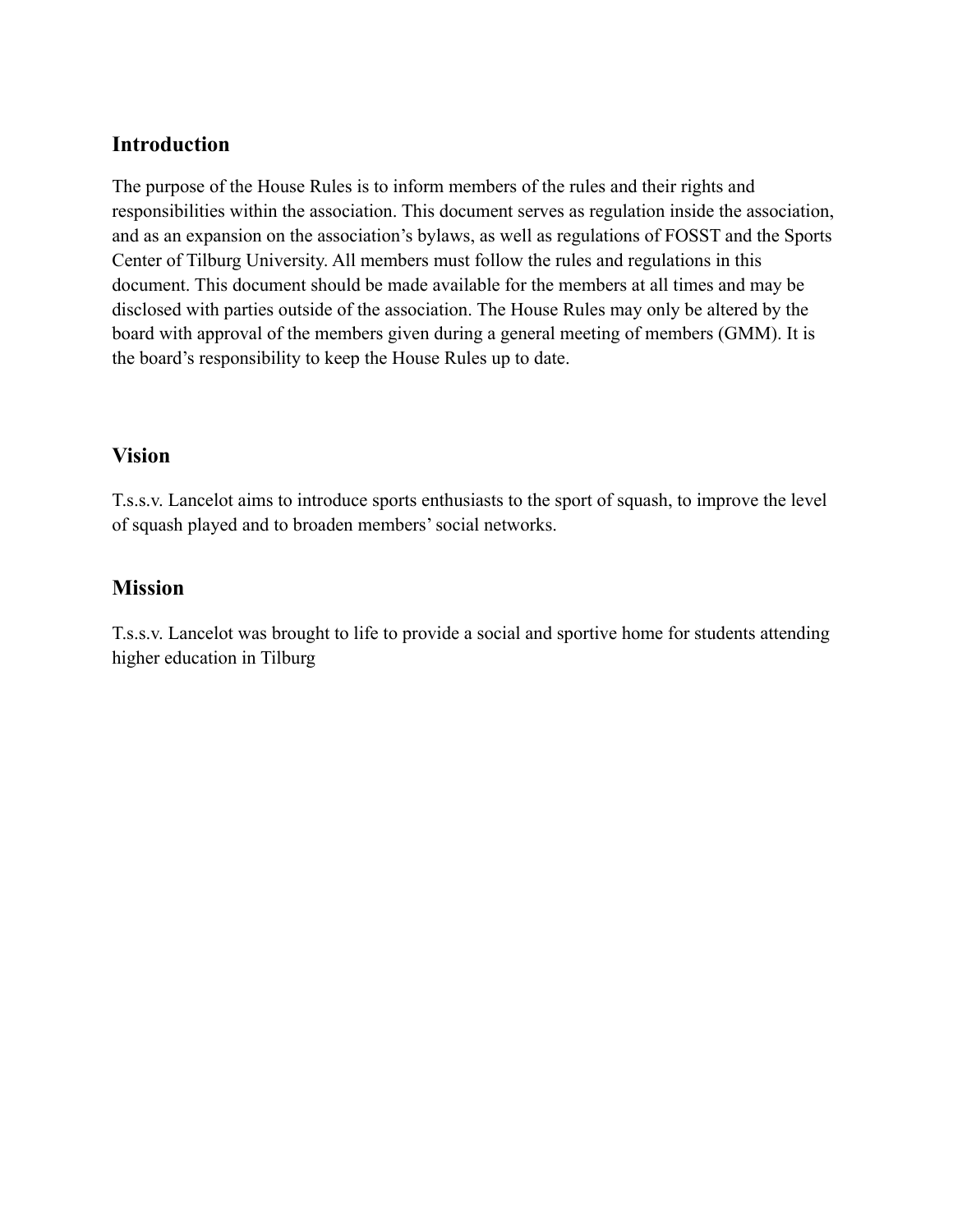## <span id="page-4-0"></span>**Membership**

#### **Admission**

Everyone with a subscription to the Sports Center of Tilburg University is allowed to request admission to T.s.s.v. Lancelot. In order to become a member, one needs to fill in the registration form. The registration form will then be put in front of the board. The applicant will become an official member if, and only if, the board accepts the applicant as a member during a meeting of the board. The new member will be informed of their official membership.

#### <span id="page-4-1"></span>**Membership fee**

Every member is supposed to give permission to the association to write off the membership fee. The membership fee amounts to  $\epsilon$ 25 for a year, meaning from the 1st of September up until and including the 31st of August. Contribution for half a year amounts to  $\epsilon$ 15 and is valid from the 1st of July up until and including the 31st of January or from the 1st of February up until and including the 30th of June. The chosen membership fee will be written off on the 21st of the month.

#### <span id="page-4-2"></span>**Termination of membership**

The membership needs to be terminated by sending an email to the secretary  $(info.tssvlancelot@gmail.com)$  $(info.tssvlancelot@gmail.com)$  $(info.tssvlancelot@gmail.com)$  before the end of the chosen membership. The termination of the membership, or the expiration of the membership, is official when the secretary has informed the leaving party about the successfully undertaken process.

#### <span id="page-4-3"></span>**Suspension**

<span id="page-4-4"></span>A member could be suspended by the board when a member does not act according to the House Rules. A suspension generally consists of three months. The board is allowed to decide on different lengths of suspensions whenever that is appropriate.

### **Rights and responsibilities**

<span id="page-4-5"></span>The rights and responsibilities of the members are mentioned throughout the chapters in this document.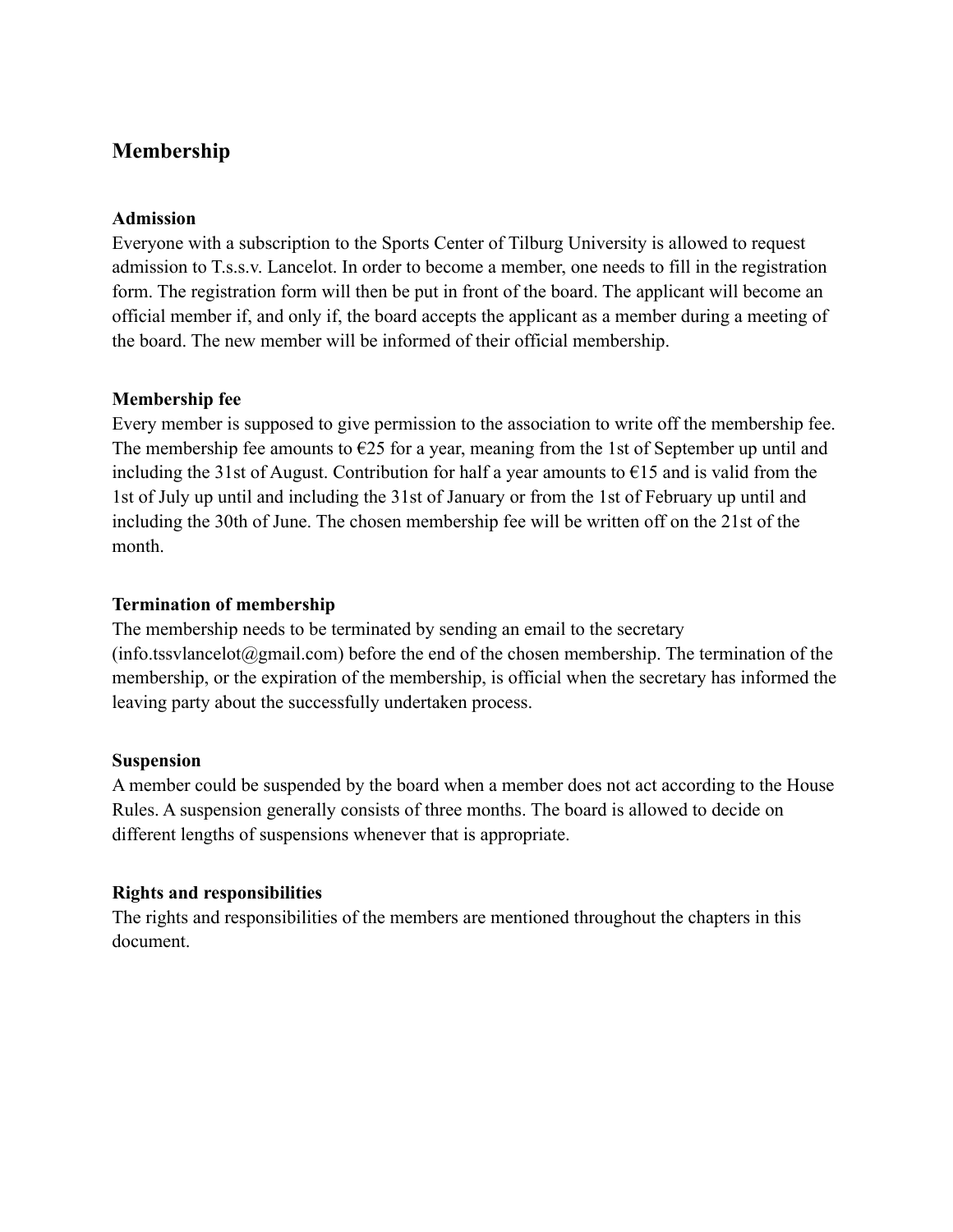## <span id="page-5-0"></span>**Board**

The board consists at a minimum of a chair, a secretary, and a treasurer. The board may consist of a chair and secretary that share the responsibilities of the treasurer. The chair and the secretary may not be the same person.

### <span id="page-5-1"></span>**Responsibilities of the board**

### <span id="page-5-2"></span>**Chair**

The chair is the spokesperson and face of the association. The chair is responsible for the following:

- Agenda setting for the board
- Construct policy for the association
- Plan and lead meetings, including the general meeting of members
- Make and maintain contact with sports associations

#### <span id="page-5-3"></span>**Secretary**

The secretary is the right hand of the chair and takes over responsibilities of the chair, if the chair is not available. The secretary is responsible for the following:

- Make minutes during meetings
- Make minutes during the general meeting of members
- Maintain email traffic
- Inform members about their admission to and termination from the association

### <span id="page-5-4"></span>Treasurer

The treasurer is responsible for supervising the finances of the association. The treasurer is responsible for the following:

- Make the balance sheet, income statement, and cash flow statement
- Present the financial statements during the general meeting of members
- <span id="page-5-5"></span>● Manage the finances of the association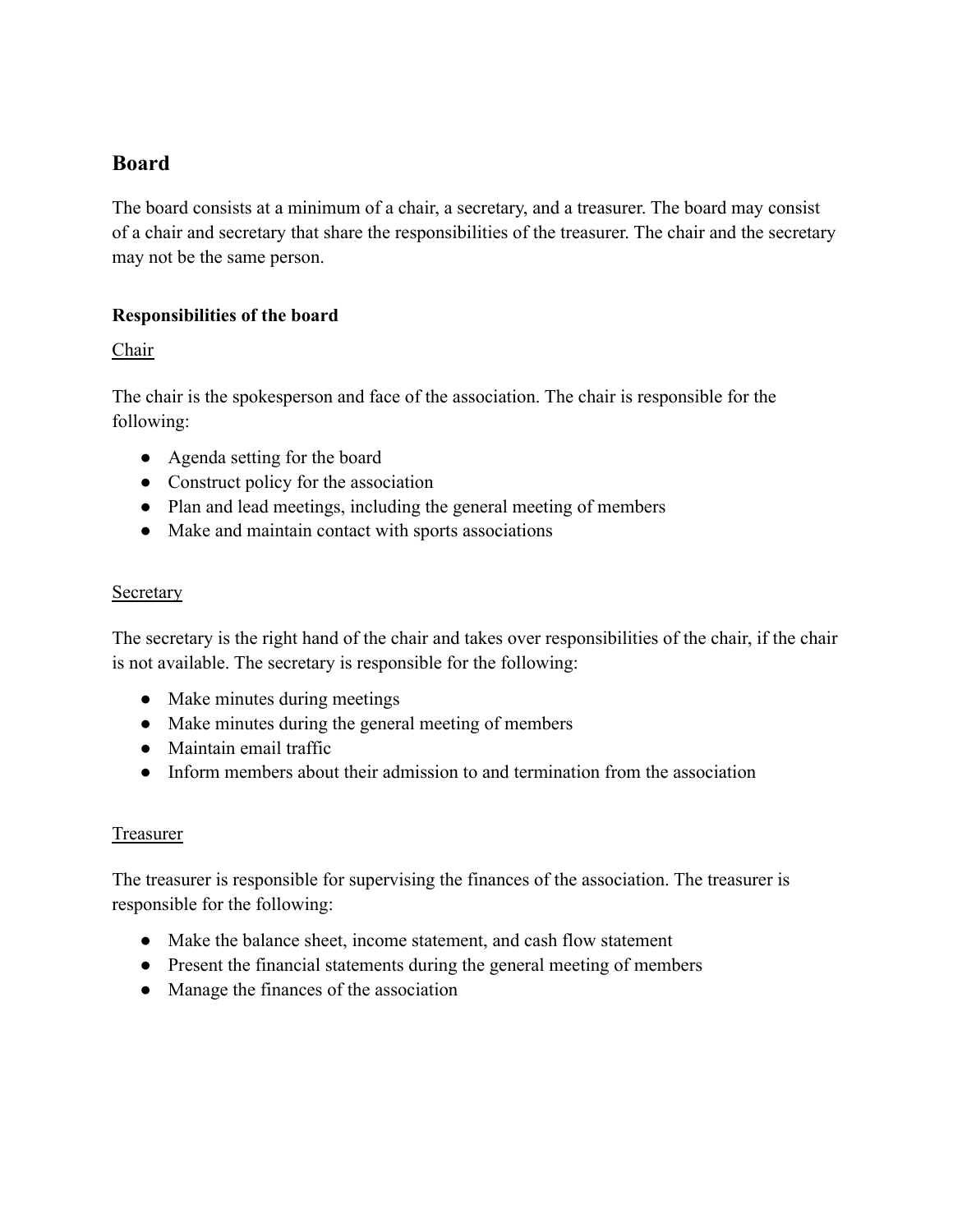#### **Transfer of the board**

The transfer of the board takes place at the last general meeting of members of the season. The candidate board will be announced at least one month before the last general meeting of members. The members of the association will get the opportunity to vote in the new board during the general meeting of members. If there are not enough people in attendance, the old board will decide who will become the new board.

### <span id="page-6-0"></span>**Committees**

Committees within the association are brought to live by the board. Members reserve the right to propose a committee to the board. A committee can only exist with a minimum of three members. The committees will be assigned a board member as coordinator. The committees need to have a goal, assets to achieve that goal and moments to evaluate the progress made to achieve that goal.

### **Annual report, financial statements and accountability**

<span id="page-6-1"></span>The chair and secretary are responsible for making the annual report. The treasurer is responsible for making the financial statements. The annual report and the financial statements will be presented to the members during the general meeting of members.

### **Financial policy**

<span id="page-6-2"></span>The association does not pay its members for their services in the name of the association. Members are not allowed to take money from the bank account to use for their own ends. The board strives for a financially healthy association.